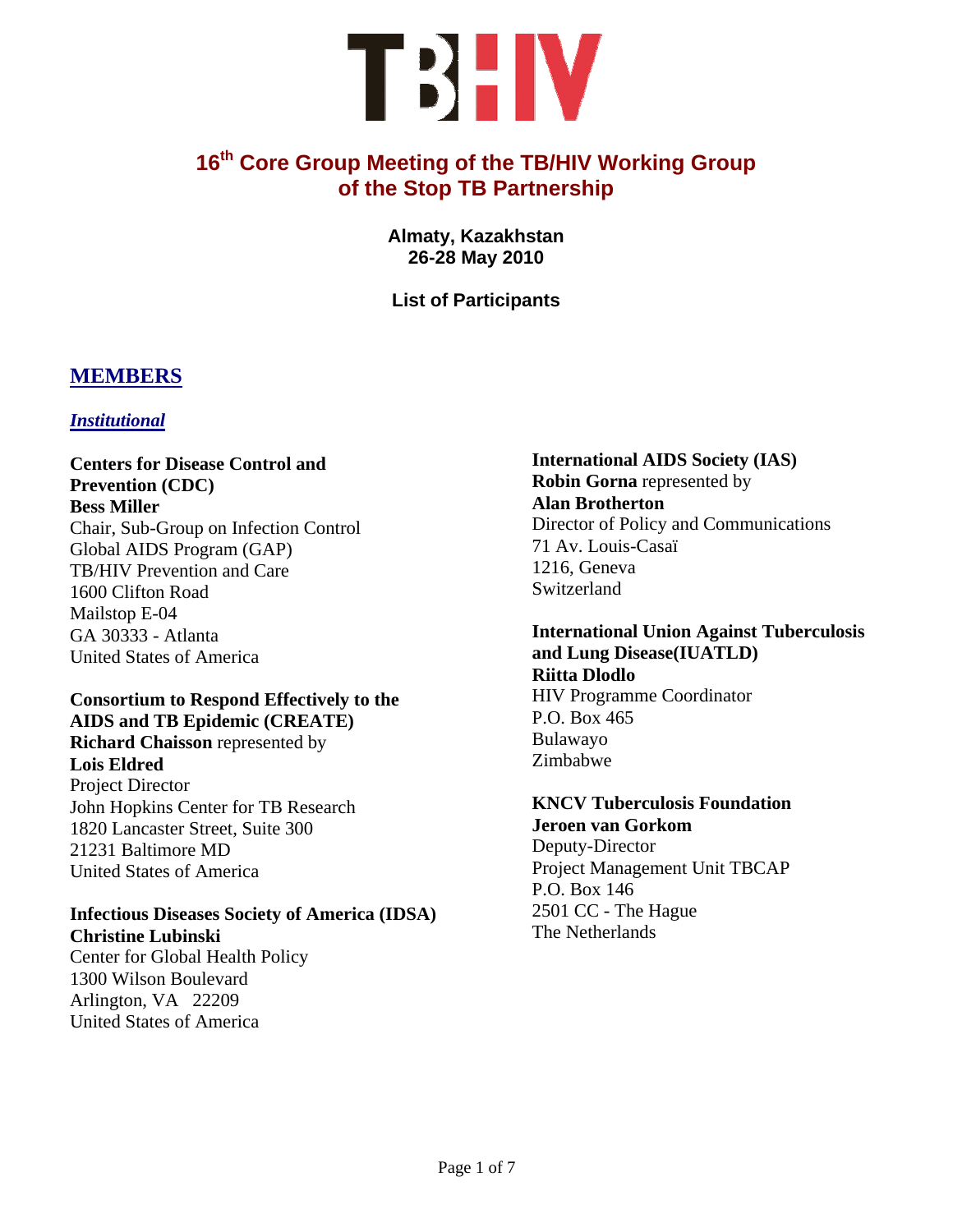# **Office of the US Global AIDS**

**Coordinator (OGAC) William Coggin**  Senior Technical Officer, TB/HIV 2100 Pennsylvania Ave, Suite 200 SA-29, 2nd Floor Washington DC 20522 USA

## **Treatment Action Group (TAG)**

**Mark Harrington** (absent) Executive Director 611 Broadway, Suite 308 10012, New York United States of America

## **UNAIDS**

**Alasdair Reid**  HIV/TB Adviser Systems Integration and MDGs, Evidence, Strategy and Results 20, Avenue Appia 1211 Geneva 27 Switzerland

# **US Agency for International Development (USAID)**

**Amy Bloom** represented by **Charlene Brown**  Senior Technical Adviser, TB-HIV Technical Leadership & Research Division Office of HIV/AIDS 5.10.45, 5th Floor, RRB 1300 Pennsylvania Ave, NW United States of America

## **World Bank**

**Miriam Schneidman** (absent) Senior Health Specialist Africal Regional TB Team African Human Development Unit 3 1818 H. Street, NW 20433 Washington D.C. United States of America

## *Community Representatives*

## **Gracia Violeta Ross Quiroga**

Bolivian Network of PLHA Calle 43, N1 271, Chasquipampa La Paz Bolivia

## **Francis Apina**

TB/HIV Advocacy Manager Network of Men Living with HIV/AIDS inKenya (NETMA) P.O. Box 50855 00100, Nairobi Kenya

## *National Programs*

**Yibeltal Assefa** (absent) Head, Health Programs Department National HIV/AIDS Prevention and Control Office Ministry of Health/HAKO P.O. Box 1234 Addis Ababa

#### **Lakhbir Singh Chauhan** (absent)

Deputy Director General of Health Services Ministry of Health and Family Welfare 522 "C" Wing, 5th Floor Nirman Bhavan 110011 - New Delhi India

## **Mean Chhi Vun**

**Director** National Center for HIV/AIDS Dermatology and STD (NCHADS) Ministry of Health No 25H, Str no. 6A Sangkat Prek Leal Khan Reusseykeo, Phnom Penh Cambodia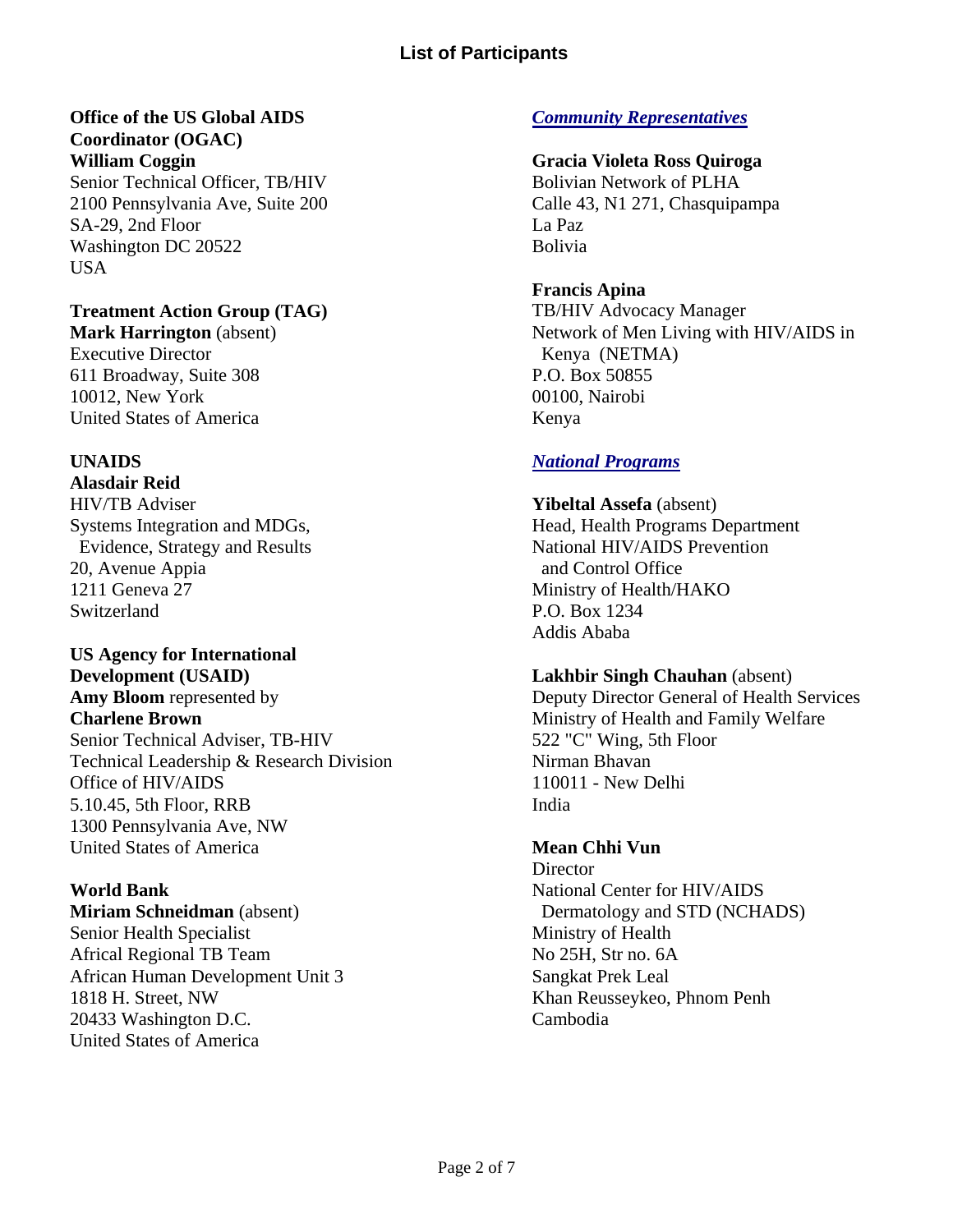#### **Joseph Sitienei**

National TB Control Programme Manager National Leprosy and TB Control Programme Ministry of Health P.O. Box 20781 00202 - Nairobi Kenya

## *Individual*

#### **Diane V. Havlir (CHAIR)**

Chair, HIV/AIDS Division University of California, San Francisco P.O. Box 0874 995 Potrero Ave Building 80, Ward 84 94110, San Francisco United States of America

## *Secretariat of the Working Group*

#### **Haileyesus Getahun (SECRETARY)**

Medical Officer TB/HIV and Drug Resistance (THD) Stop TB Department (STB) World Health Organization (WHO) Avenue Appia 20 1211 Geneva 27 **Switzerland** 

#### **Reuben Granich**

Medical Officer, HIV/TB Antiretroviral, Treatment and HIV Care HIV Department (HIV) World Health Organization (WHO) Avenue Appia 20 1211 - Geneva 27 **Switzerland** 

## **OBSERVERS**

#### *Country Participants*

#### **KAZAKHSTAN**

**Tleukhan Abildayev Director** National TB Center of the Republic of Kazakhstan 5 Bekkhozhina Str. Almaty City Kazakhstan

#### **Aisha Ibrayeva**

**Head** Department for Treatment and Prophylaxis Republican HIV/AIDS Center 84 Auezova Str. Almaty City Kazakhstan

#### **Nurkhan Nazirova**

Head of Division Department of Medical Aid organization Ministry of Health 5<sup>th</sup> entrance, House of Ministries Orynbor Street, 010000 Astana Kazakhstan

#### **Gulnara Nygmanova**

Deputy Director Republican HIV/AIDS Center 84 Auezova Str. Almaty City Kazakhstan

#### **Roza Oleinikova**

Head of social Bureau "Doveriye" 2 Basenova street Almaty Kazakhstan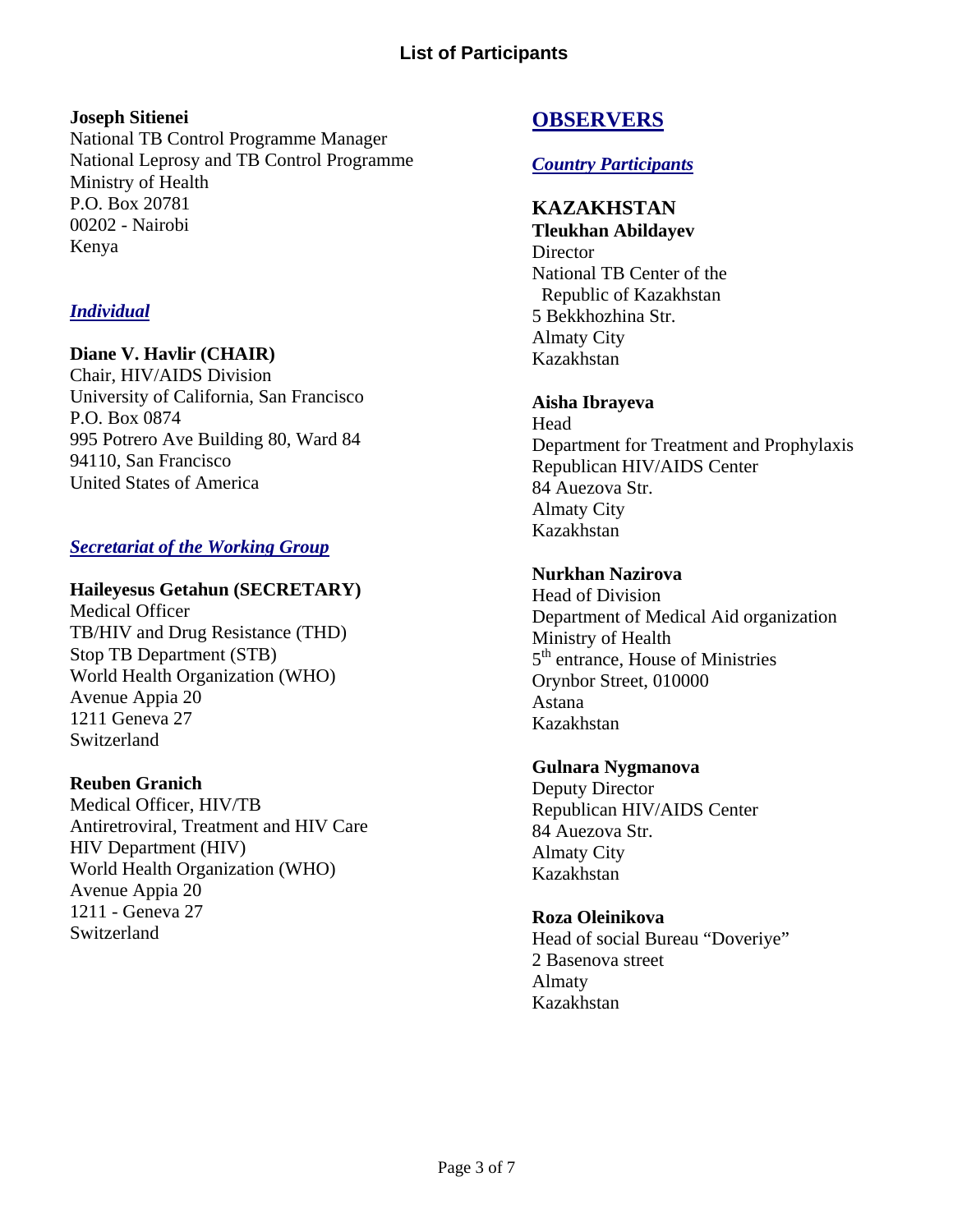#### **Serik Sadykov**

IC National Coordinator National TB Center 5 Bekkhozhina street Almaty city 05010 Republic of Kazakhstan

#### **Aigul Tursynbayeva**

TB/HIV Coordinator National TB Center of the Republic of Kazakhstan 5 Bekkhozhina Str. Almaty City Kazakhstan

# **KYRGYZSTAN**

**Nurdin Almerekov**  Focal point on HIV/AIDS and TB in the National AIDS Centre 8, Logvinenko str., Bishkek, 720040 Kyrgyzstan

## **Bulat Hamitov**

**Director** Chui Oblast TB Centre Bishkek Kyrgyzstan

# **TAJIKISTAN**

**Rukhshona Ashurova**  Head of Unit of methodological and preventive work of the Republic Center AIDS Ministry of Health 48, Dekhoti str 734029 Dushanbe Tajikistan

## **UZBEKISTAN**

Uzbekistan

#### **Dilorom Babakhodjayeva**  Infectiologist The out-patients' clinic of the Republican AIDS Center 12, Farkhod str. Tashkent

## **Zarifa Hadjimuhamedova**

Chief Doctor Children TB Sanatorium Ministry of Health 425, Buyuk Ipak yuli str. Tashkent Uzbekistan

## *Partners*

#### **Indira Aitmagembetova**

Senior Epidemiologist CDC in Central Asia 41 Kazybek Bi street Almaty City Kazakhstan

## **Chris Barratt**

Health and Education Office Director USAID Mission for Central Asia Republics 41 Kazybek Bi Street 050010 Almaty Kazakhstan

## **Kairat Davletov**

Kazakhstan Health Specialist USAID Mission for Central Asia Republics 41 Kazybek Bi Street 050010 Almaty Kazakhstan

## **Dmytro Donchuk**

Medical Advisor MSF/Doctors Without Borders OCG TB Programme in Kyrgyzstan Koenkozova 17 KG-720017 Kyrgyzstan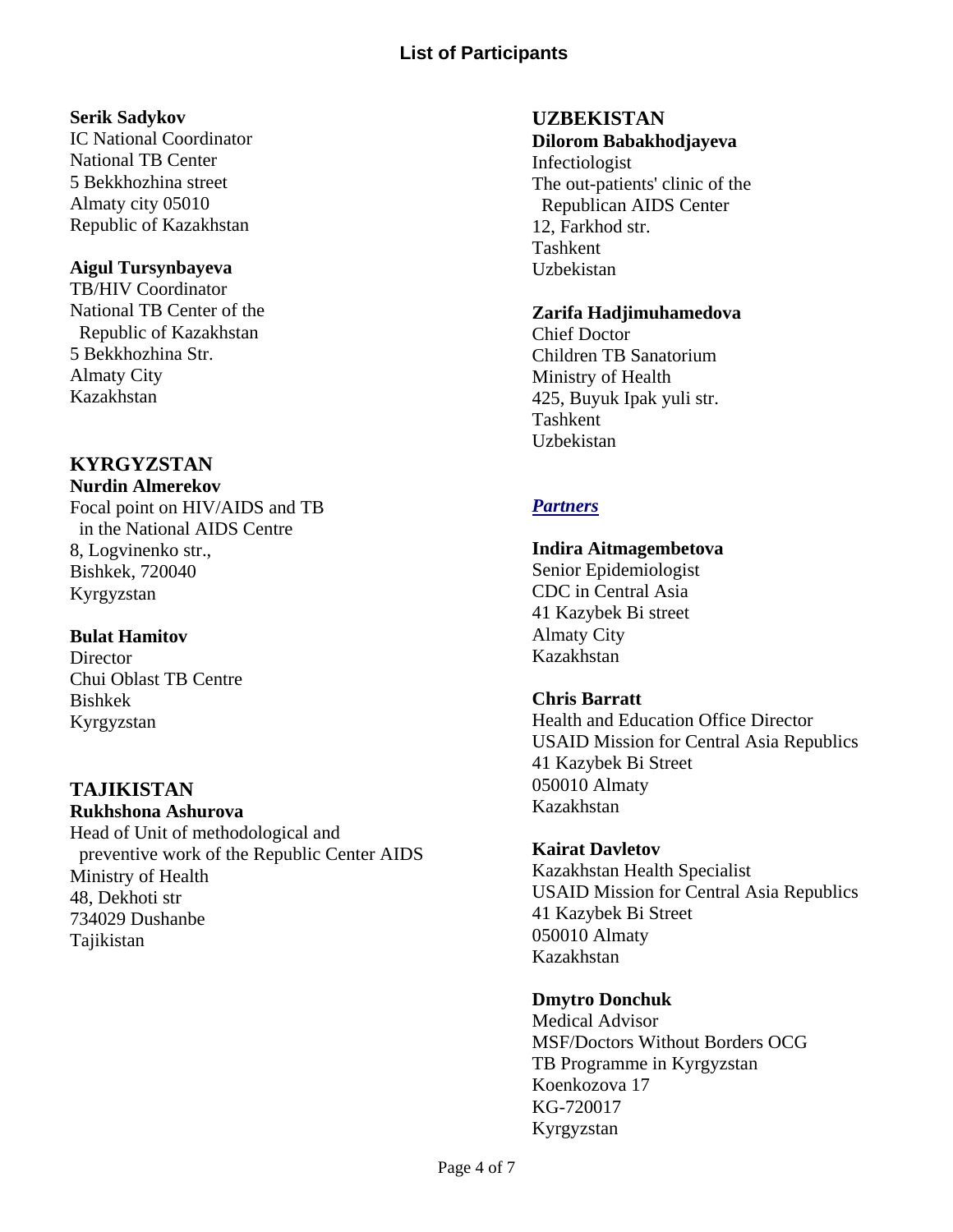#### **Roman Dudnik**

**Director** AFEW Office in Central Asia 118 Shevchenko street Almaty city Kazakhstan

## **Marija Idrissova**

TB/HIV Consultant KNCV Representative Office for Central Asia 157, Abaya Avenue, Office 1 050009 Almaty Kazakhstan

## **Khorlan Izmailova**

Regional HIV/AIDS Specialist USAID Mission for Central Asia Republics 41 Kazybek Bi Street 050010 Almaty Kazakhstan

## **Nina Kerimi**

Regional Project Coordinator United Nations Office on Drugs and Crime (UNODC) Regional Office for Central Asia Project Office in Astana, Kazakhstan 26 Bukeykhan Street, UN House, 010000, Astana Kazakhstan

## **Konstantin Lezhentsev**

Advisor on Treatment Central Office All Ukrainian Network of People living with HIV/AIDS Mezhygirska Str., 24-b 04071 - Kyiv Ukraine

#### **Alberto Matteelli**

Specialist in Infectious Disease Clinic of Infectious & Tropical Diseases WHO CC for TB/HIV Activities University of Brescia Piazza Spedali Civili 1 25124 - Brescia Italy

#### **Marina Pak**

Laboratory Specialist CDC in Central Asia 41 Kazybek Bi street Almaty City Kazakhstan

## **Svetlana Pak**

**Director** KNCV Representative Office for Central Asia 157, Abaya Avenue, Office 1 050009 Almaty Kazakhstan

## **Nilufar Rakhmanova**

Regional Technical Advisor, TB USAID/CAR/Tashkent 3 Moyqurgon Street 5th Block Yunusobod District Uzbekistan

## **Sholpan Ramazanova**

Regional Health Manager International Federation of Red Cross and Red Crescent Societies (IFRC) Regional Representation for Central Asia 86 Kunaev St. 050010, Almaty Kazakhstan

## **Bryn Sakagawa**

Deputy Director Health and Education Office Director USAID Mission for Central Asia Republics 41 Kazybek Bi Street 050010 Almaty Kazakhstan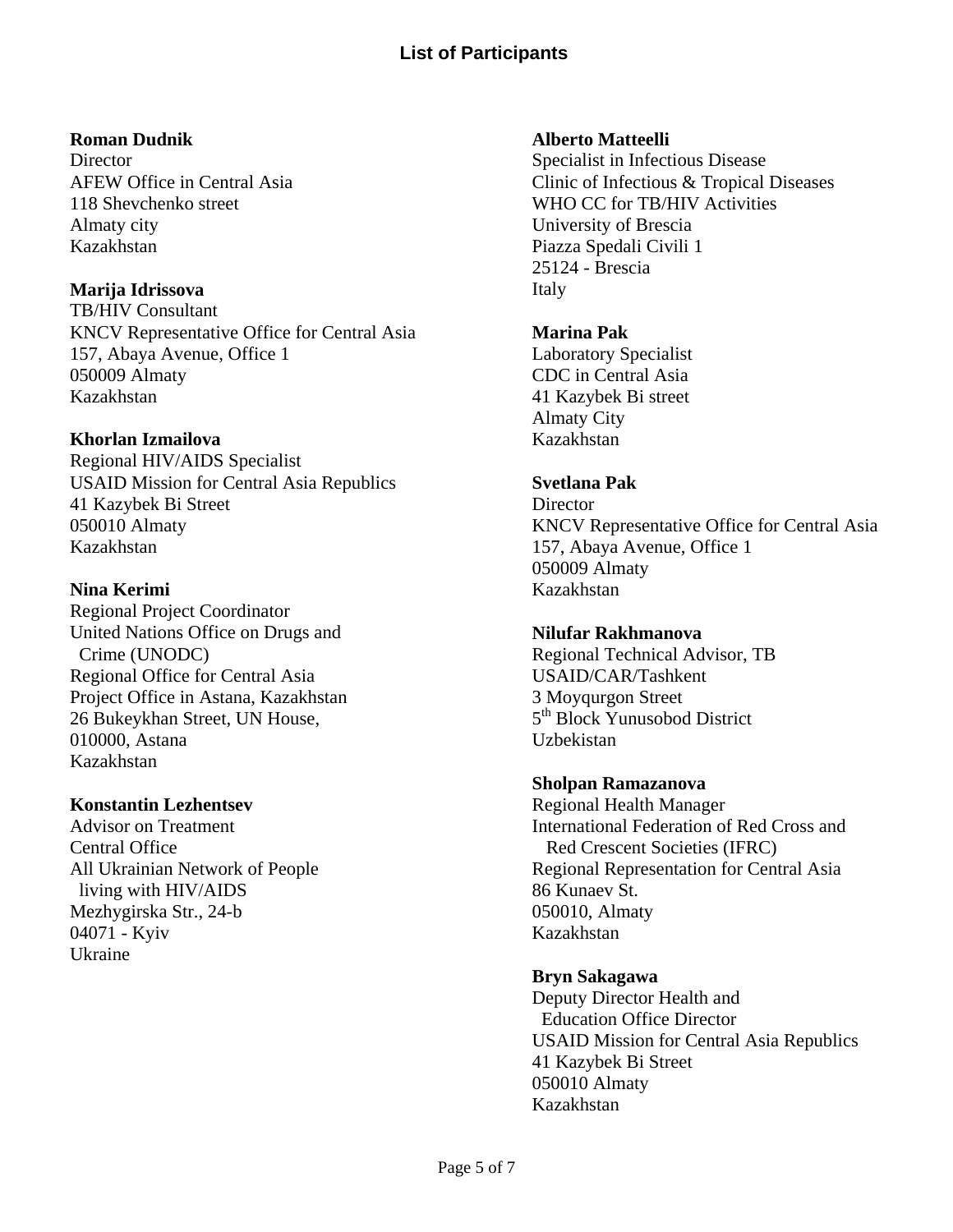## **George Schmid**

**Director** Central Asia Regional Office Centers for Disease Control and Prevention (CDC) 41 Kazybek Bi street Almaty Kazakhstan

#### **Arman Tokbayanov**

Project Manager The Global Fund Project on Tuberculosis Component under the National TB Center 5, Bekhozin street National TB Center Almaty, Kazakhstan

## **Gregory Vergus**

ITPC Regional Coordinator Neskiy pr 84 ap 50 St. Petersburg 191025 Russian Federation

#### **Nataliya Vezhnina**

HIV/TB Adviser AFEW Office in Central Asia 118 Shevchenko street Almaty city Kazakhstan

## *WHO Secretariat*

#### **Leopold Blanc**

Coordinator Stop TB Strategy Stop TB Department (STB) World Health Organization (WHO) Avenue Appia 20 1211 Geneva 27 **Switzerland** 

## **Colleen Daniels**

Advocacy Officer Stop TB Strategy Stop TB Department (STB) World Health Organization (WHO) Avenue Appia 20 1211 Geneva 27 Switzerland

## **Smiljka De Lussigny**

Advocacy and Technical Officer HIV/AIDS TB Plus Team Communicable Diseases WHO Regional Office for Europe (EURO) Scherfigsvej 8 DK-2100 Copenhagen Ø Denmark

## **Martin Donoghoe**

Team Leader HIV/AIDS TB Plus Communicable Diseases WHO Regional Office for Europe (EURO) Scherfigsvej 8 DK-2100 Copenhagen Ø Denmark

#### **Christian Gunneberg**

Medical Officer TB Operations and Coordination (TBC) Stop TB Department (STB) World Health Organization (WHO) Avenue Appia 20 1211 Geneva 27 Switzerland

#### **Jean Iragena**

Technical Officer TB Laboratory Strengthening (TBL) Stop TB Department (STB) World Health Organization (WHO) Avenue Appia 20 1211 Geneva 27 Switzerland